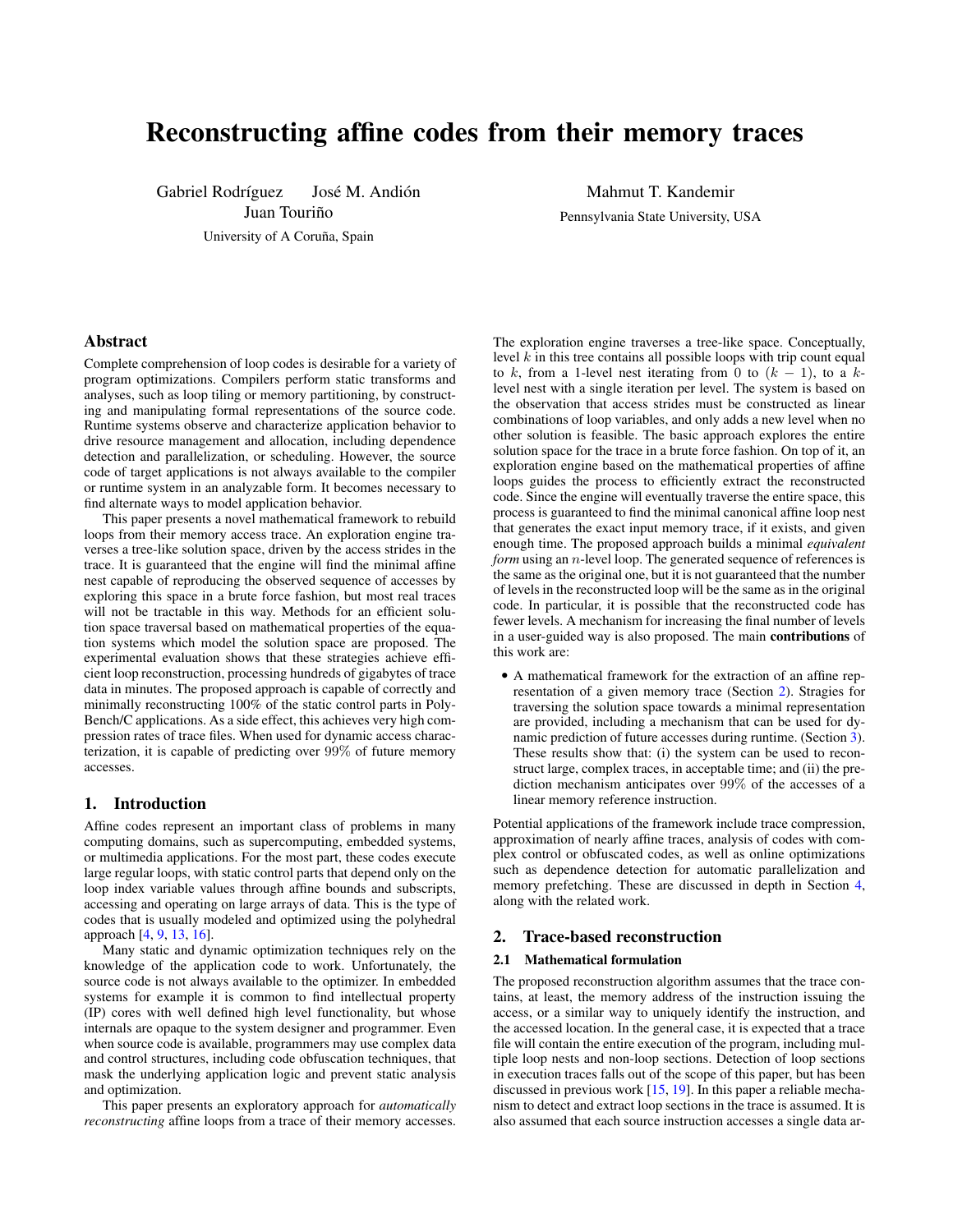ray in the code, and that the loops bounds and subscripts are affine. Without loss of generality, these types of loops can be written as:

$$
\begin{array}{ll}\n\text{DO} & i_1 = 0, \quad u_1(\overrightarrow{\tau}) \\
\text{DO} & i_2 = 0, \quad u_2(\overrightarrow{\tau}) \\
& \vdots \\
\text{DO} & i_n = 0, \quad u_n(\overrightarrow{\tau}) \\
& V[f_1(\overrightarrow{\tau})] \dots [f_m(\overrightarrow{\tau})]\n\end{array}
$$

where  $\{u_j, 0 < j \leq n\}$  are affine functions that provide the upper bounds of loop  $i_j$ ;  $\{f_d(i_1, \ldots, i_n), 0 < d \leq m\}$  is the set of affine functions that converts a given point in the iteration space of the nest to a point in the data space of V; and  $\overrightarrow{v} = \{i_1, \ldots, i_n\}^T$  is a column vector which encodes the state of each iteration variable. The particular set of index values for the  $k^{th}$  execution of access V is denoted by  $\overrightarrow{v}^k = \{i_1^k, \ldots, i_n^k\}^T$ ; and the complete access  $V[f_1(\vec{\tau})] \dots [f_m(\vec{\tau})]$  is abbreviated by  $V(\vec{\tau})$ . Note that each upper bounds function  $u_i(\vec{\tau})$  can only depend on scoped variables at the nesting level j, i.e.,  $\{i_1, \ldots, i_{j-1}\}$ . This is not explicitly acknowledged to simplify notation. Iteration bounds are assumed to be inclusive, i.e.,  $0 \le i_j \le u_j(\vec{\tau})$ . Since  $f_j$  is affine, the access can be rewritten as:

<span id="page-1-1"></span>
$$
V[f_1(\vec{\tau})] \dots [f_m(\vec{\tau})] = V[c_0 + i_1c_1 + \dots + i_nc_n]
$$
 (1)

where  $V$  is the base address of the array,  $c_0$  is a constant stride, and each  $\{c_j, 0 \leq j \leq n\}$  is the *coefficient* of the loop index  $i_j$ , and must account for the dimensionality of the original array<sup>[1](#page-1-0)</sup>. This is the canonical form into which the method proposed in this paper reconstructs the loop.

During the execution of the loop nest, the instruction which implements the access to  $V$  will orderly issue the addresses corresponding to  $V(\overrightarrow{v}^1), V(\overrightarrow{v}^2), V(\overrightarrow{v}^3)$ , etc. These addresses will be registered in the trace file together with the instruction issuing them and the size of the accessed data. This memory trace format can be generated, for instance, by Intel Pin [\[18\]](#page-7-6).

Consider two consecutive accesses,  $V(\vec{v}^k)$  and  $V(\vec{v}^{k+1})$ , and assume that the loop index values in  $\vec{r}^k = \{i_1^k, \ldots, i_n^k\}$  and the upper bounds functions,  $u_1(\vec{\tau}), \ldots, u_n(\vec{\tau})$  are known. The values in  $\overrightarrow{v}^{k+1}$  can be calculated as follows:

- 1. An index  $i_j$  will be reset to 0 if, and only if all of the following hold:
	- All innermore indices are resetting.
	- Either  $i_j$  has reached its maximum iteration count, or some innermore index has a negative value for its maximum iteration count when  $i_j$  increases by one:

$$
(i_j = u_j(\overrightarrow{\lambda}^k)) \vee (\exists l, j < l \leq n; u_l(\ldots, i_j^k + 1, \ldots) < 0)
$$

- 2. An index  $i_j$  will be increased by one if, and only if all of the following hold:
	- All innermore indices are resetting.
	- $i_j$  has not reached its maximum iteration count, and all innermore indices have non-negative values for their maximum iteration count when  $i_j$  increases by one:

$$
(i_j < u_j(\overrightarrow{\tau}^k)) \wedge (\forall l, j < l \leq n; u_l(\ldots, i_j^k + 1, \ldots) \geq 0)
$$

3. In any other case,  $i_j$  will not change.

These conditions are intuitive and a direct consequence of loop semantics and application control flow. If any internal index  $(i_l, j <$  $l \leq n$ ) is not resetting, then control flow will not exit the loop at level l, and therefore it will be impossible for  $i_j$  to be modified. If all internal indices reset, then control flow will reach the post-loop section of loop at level j, increasing  $i_j$  by one unit. If  $i_j^k = u_j(\overrightarrow{v}^k)$  then this increase will cause the index to be beyond its maximum iteration count, and control flow will exit level  $j$ . If there is an iteration  $(k + 1)$ , then control flow must re-enter level j later, executing the pre-loop instruction and assigning  $i_j = 0$ . If  $i_j^k < u_j(\vec{\tau}^k)$  but there is some inner level l such that its maximum iteration count takes a negative value when  $i_j$  is increased by one unit, then control flow will not enter level  $l$ , will not reach  $V$ , and no memory access may be executed until  $i_j$  resets to 0. In any other case, the next access to  $V$  will be performed in iteration  $\overrightarrow{v}^{k+1} = \{i_1^k, \ldots, i_j^k + 1, 0, \ldots, 0\}.$ 

<span id="page-1-2"></span>Definition 2.1. *A set of indices built complying with these conditions will be referred to as a set of sequential indices.*

The instantaneous variation of loop index  $i_j$  between iterations k and  $(k+1)$ ,  $\delta_j^k = (i_j^{k+1} - i_j^k)$ , can only take one of three possible values:

- 1.  $i_j$  does not change  $\Rightarrow \delta_j^k = 0$
- 2.  $i_j$  is increased by one  $\Rightarrow \delta_j^k = 1$
- 3.  $i_j$  is reset to  $0 \Rightarrow \delta_j^k = -i_j^k$

In the following, vector notation will be used for  $\delta$ :

$$
(\overrightarrow{\imath}^{k+1} - \overrightarrow{\imath}^k) = \begin{bmatrix} i_1^{k+1} - i_1^k \\ i_2^{k+1} - i_2^k \\ \vdots \\ i_n^{k+1} - i_n^k \end{bmatrix} = \begin{bmatrix} \delta_1^k \\ \delta_2^k \\ \vdots \\ \delta_n^k \end{bmatrix} = \overrightarrow{\delta}^k
$$

<span id="page-1-3"></span>**Lemma 2.2.** *The stride between two consecutive accesses*  $\sigma^k$  =  $V(\overrightarrow{i}^{k+1}) - V(\overrightarrow{i}^k)$  is a linear combination of the coefficients of *the loop indices.*

*Proof.* Using Eq. [\(1\)](#page-1-1),  $\sigma^k$  can be rewritten as:

$$
\sigma^{k} = V + (c_{0} + c_{1}i_{1}^{k+1} + \ldots + c_{n}i_{n}^{k+1}) - V + (c_{0} + c_{1}i_{1}^{k} + \ldots + c_{n}i_{n}^{k}) =
$$
  
=  $c_{1}\delta_{1}^{k} + \ldots + c_{n}\delta_{n}^{k} =$   
=  $\overrightarrow{\sigma}\overrightarrow{\delta}^{k}$ 

 $\Box$ 

## 2.2 Reconstruction algorithm

The proposed algorithm is essentially a guided exploration of the potential solution space driven by the first-order differences of the addresses accessed by a given instruction (the access strides). Each node in this tree-like space represents a point in the iteration space of the loop. Its root is a trivial loop that generates the first two accesses in the trace. Children of a node in the tree are the indices that can immediately follow the parent in the iteration space. Starting from the root, an exploration engine begins incorporating one access to the reconstructed loop in each step, descending one level into the tree, until it finds a solution for the entire trace or determines that no affine loop is capable of generating the observed sequence of accesses. Each step of the process is concep-tually depicted in Figure [1.](#page-2-0) Starting from the  $k^{\text{th}}$  iteration vector  $\overrightarrow{v}^k = \{i_1^k, \ldots, i_n^k\}$  there are  $(2n + 1)$  different vectors  $\overrightarrow{v}^{k+1}$ that are considered as candidates for the  $(k+1)^{th}$  iteration vector. If a solution exists, the algorithm builds the minimal nest capable of generating the observed access trace<sup>[2](#page-2-1)</sup>. This section models the

<span id="page-1-0"></span><sup>&</sup>lt;sup>1</sup> For instance, an access  $A[2 * i][j]$  to an array  $A[N][M]$  can be rewritten as  $A[(2 * M) * i + j]$ , where  $c_i = 2M$  accounts for both the constant multiplying  $i$  in the original access  $(2)$ , and the size of the fastest changing dimension  $(M)$ .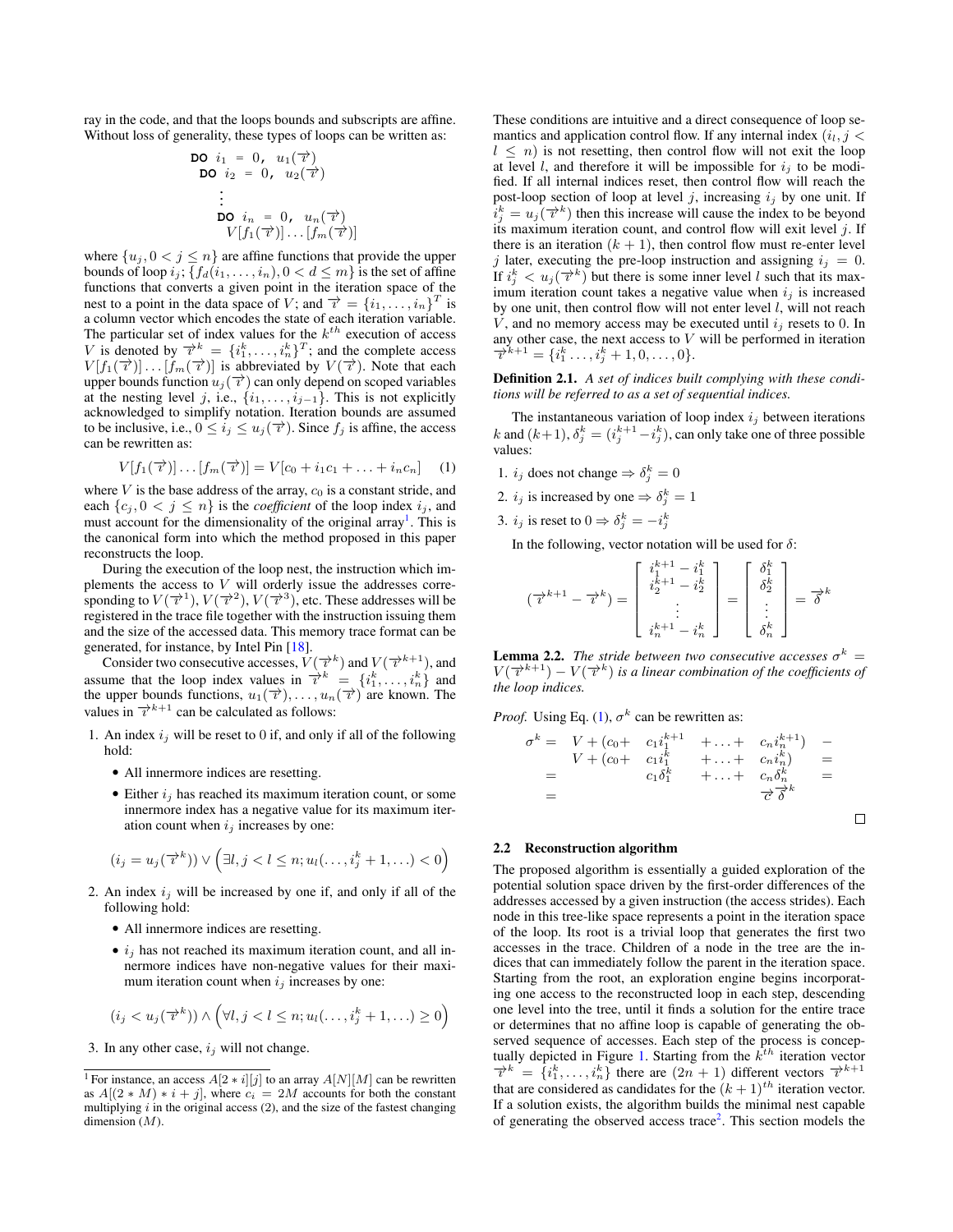

<span id="page-2-0"></span>**Figure 1.** Solution space. For each reconstructed index  $\overrightarrow{r}^k$  there are  $(2n+1)$  possible values for  $\overrightarrow{v}^{k+1}$ . The *n* alternatives on the left side are obtained using an operation  $+(j, \vec{\tau})$  that increases index  $i_j$  by one, and resets to zero all innermore indices. The  $(n + 1)$ alternatives on the right are obtained by applying an operation  $\lambda(j, \overrightarrow{r})$ , which inserts a new loop at nesting level  $(j + 1)$ .

problem, and develops exploration strategies to efficiently traverse the solution space taking into account its mathematical characteristics.

Let  $\overrightarrow{\alpha} = \{a_1, \ldots, a_N\} = \{V(\overrightarrow{v}^1), \ldots, V(\overrightarrow{v}^N)\}\$  be the addresses accessed by a single instruction, included in the execution trace. Since the upper bounds functions are affine, each  $u_i(\vec{\tau})$  can be written as:

<span id="page-2-7"></span>
$$
u_j(\vec{\tau}) = w_j + u_{j,1}i_1 + \ldots + u_{j,(j-1)}i_{(j-1)}
$$
 (2)

and therefore it is possible to build a matrix  $\mathbf{U} \in \mathbb{Z}^{n \times n}$  and a column vector  $\overrightarrow{w} \in \mathbb{Z}^n$  such that:

<span id="page-2-2"></span>
$$
\mathbf{U} = \begin{bmatrix} -1 & 0 & 0 & \dots & 0 \\ u_{2,1} & -1 & 0 & \dots & 0 \\ u_{3,1} & u_{3,2} & -1 & \dots & 0 \\ \vdots & \vdots & \vdots & \ddots & \vdots \\ u_{n,1} & u_{n,2} & u_{n,3} & \dots & -1 \end{bmatrix} \quad \overrightarrow{w} = \begin{bmatrix} w_1 \\ w_2 \\ \vdots \\ w_n \end{bmatrix} \quad (3)
$$

Note that  **is a lower triangular matrix, since no index**  $i_j$  **can** depend on an innermore index; and that its main diagonal is equal to  $\overrightarrow{-1} \in \mathbb{Z}^n$ . Using U and  $\overrightarrow{w}$ , the condition for a given iteration tuple  $\overrightarrow{v}$  to be valid under the loop constraints in the canonical loop form can be written as:

<span id="page-2-3"></span>
$$
\mathbf{U}\overrightarrow{v}+\overrightarrow{w}\geq \overrightarrow{0}^{T}
$$
 (4)

Let us assume that the algorithm has already identified a partial solution  $S_n^k = {\overrightarrow{c}, \mathbf{I}^k, \mathbf{U}, \overrightarrow{w}}$ , which reconstructs the subtrace  ${a_1, \ldots, a_k}$  using *n* nested loops, whose components are defined as follows:

- Vector  $\vec{c} \in \mathbb{Z}^n$  of coefficients of loop indices.
- Matrix  $\mathbf{I}^k = [\overrightarrow{v}^1 | \dots | \overrightarrow{v}^k] \in \mathbb{Z}^{n \times k}$  of reconstructed indices.
- Matrix  $U \in \mathbb{Z}^{n \times n}$ , bounds matrix as defined in Eq. [\(3\)](#page-2-2).
- Vector  $\vec{w} \in \mathbb{Z}^n$ , bounds vector as defined in Eq. [\(3\)](#page-2-2).

To be a valid solution,  $S_n^k$  has to meet the following requirements:

1. Each consecutive pair of indices  $\overrightarrow{\tau}^k$  and  $\overrightarrow{\tau}^{k+1}$  must be sequential as per Definition [2.1.](#page-1-2)

Note that this condition is stronger than simply requiring that the iteration indices stay inside the loop bounds, which could be written extending Eq. [\(4\)](#page-2-3) as:

<span id="page-2-9"></span>
$$
\mathbf{UI}^{k} + \overrightarrow{w} \mathbf{1}^{1 \times k} \geq \mathbf{0}^{n \times k}
$$
 (5)

2. The observed strides are coherent with the reconstructed ones. Using Lemma [2.2](#page-1-3) this is written as:

$$
\overrightarrow{c}(\overrightarrow{v}^{k+1} - \overrightarrow{v}^k) = \overrightarrow{c}^k \overrightarrow{\delta}^k = \sigma^k
$$

Upon processing access  $a_{k+1}$ , the algorithm first calculates the observed access stride:

<span id="page-2-6"></span>
$$
\sigma^k = a_{k+1} - a_k \tag{6}
$$

Afterwards, it builds a diophantine<sup>[3](#page-2-4)</sup> linear equation system based on Lemma [2.2](#page-1-3) to discover the potential indices  $\overrightarrow{v}^{k+1}$  which generate an access stride equal to the observed one:

<span id="page-2-5"></span>
$$
\vec{c}(\vec{v}^{k+1} - \vec{v}^k) = \sigma^k \Rightarrow (\vec{c}^T \vec{c}) \vec{\delta}^k = \vec{c}^T \sigma^k \qquad (7)
$$

where  $(\vec{c}^T \vec{c}) \in \mathbb{Z}^{n \times n}$  is the system matrix, and  $\vec{\delta}^k \in \mathbb{Z}^n$  is the solution. There are two possible situations when solving this system:

- 1. The system has one or more integer solutions. In this case, for each solution  $\vec{\delta}^k$ , the new index  $\vec{\delta}^{k+1} = \vec{\delta}^k + \vec{\delta}^k$  is calculated, and  $\mathbf{I}^{k+1} = [\mathbf{I}^k | \overrightarrow{\tau}^{k+1}]$ . U,  $\overrightarrow{w}$ , and  $\overrightarrow{c}$  remain unchanged. Each of these solutions must be explored independently.
- 2. The system has no solution, in which case there are three courses of action:
	- (a) Modify the boundary conditions imposed by U and  $\vec{w}$ .
	- (b) Increase the dimensionality of the solution: compute  $S_{n+1}^{k+1}$ modeling a loop with  $(n + 1)$  nesting levels.
	- (c) Discard this branch.

Section [2.3](#page-3-0) describes heuristic methods to guide the search through the solution space to accelerate traversal.

#### <span id="page-2-8"></span>2.2.1 Solving the linear diophantine system

Although the system in Eq. [\(7\)](#page-2-5) has infinite solutions in the general case, only a few are valid in the context of the affine loop reconstruction, which makes it possible to develop ad hoc solving strategies.

Lemma 2.3. *There are at most* n *valid solutions to the system in Eq. [\(7\)](#page-2-5). These correspond to indices:*

$$
\{\overrightarrow{v}_l^{k+1} = +(l, \overrightarrow{v}^k), 0 < l \le n\}
$$

*Proof.* If index  $\overrightarrow{x}^{k+1}$  must be sequential to index  $\overrightarrow{x}^k$  as per Definition [2.1,](#page-1-2) then there is a single degree of freedom for  $\overline{\delta}^k$ :

<span id="page-2-1"></span><sup>&</sup>lt;sup>2</sup> For example, a 2-level loop with indices i, j might iterate sequentially over all the elements in array  $A[N][M]$  if upper bounds are defined as  $u_i = N$ ,  $u_j = M$  and the access is  $V[i * M + j]$ . This can be rewritten as an equivalent 1-level loop with index i, using  $u_i = N * M$  and access  $V[i]$ .

<span id="page-2-4"></span><sup>&</sup>lt;sup>3</sup> The system must be diophantine, as loop indices may only have integer values.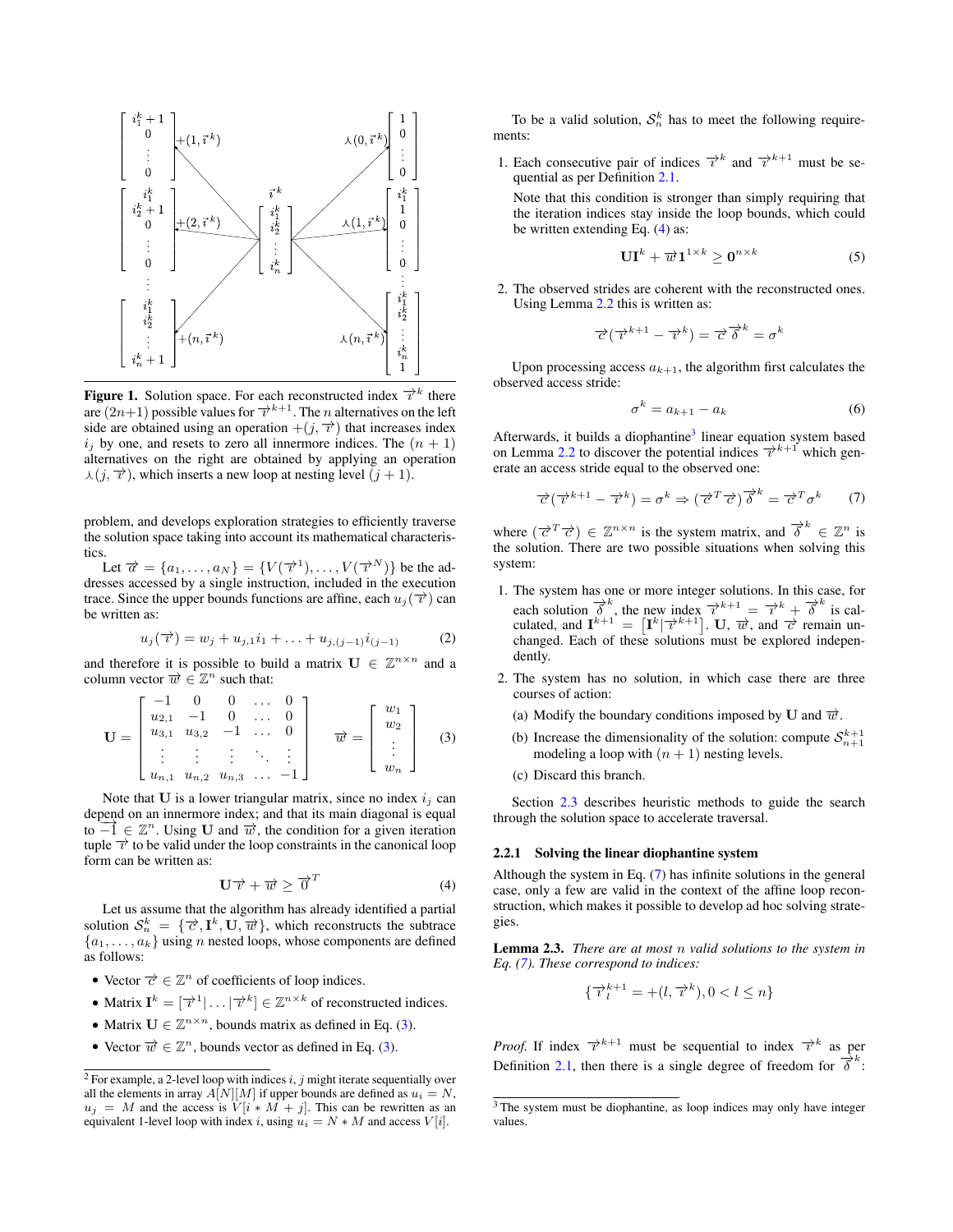the position  $\delta_l^k$  that is equal to 1.

$$
\begin{bmatrix}\n\delta_1^k \\
\vdots \\
\delta_{l-1}^k \\
\delta_{l+1}^k \\
\vdots \\
\delta_n^k\n\end{bmatrix} = \begin{bmatrix}\n0 \\
\vdots \\
0 \\
1 \\
-i_{l+1}^k \\
\vdots \\
-i_n^k\n\end{bmatrix}
$$
\n(8)

Positions  $\{i_j, 0 < j < l\}$  will not change between iterations k and  $(k + 1)$ , and therefore  $\delta_j^k = 0$ ; while positions  $\{i_j, l < j \leq n\}$ will be reset to 0, and therefore  $\delta_j^k = -i_j^k$ .  $\Box$ 

Taking this result into account, it is possible to find all valid solutions of the system in linear time,  $\overline{O}(n)$ , by simply testing the *n* valid indices  $\overrightarrow{v}_l^{k+1}$ , calculating the predicted stride for each combination as  $\hat{\sigma}_l^k = \vec{\sigma} \vec{\delta}_l^k$ , and accepting those solutions that generate a stride equal to the observed one,  $\hat{\sigma}_l^k = \sigma^k$ , obtained using Eq. [\(6\)](#page-2-6). These will be particular solutions of the subtrace  ${a_1, \ldots, a_{k+1}}$ , which can be explored to construct a solution for the entire trace.

#### <span id="page-3-0"></span>2.3 Exploration of the solution space

# <span id="page-3-4"></span>2.3.1 Branch priority

The proposed approach is capable of efficiently finding the relevant solutions of the linear diophantine system for each address of the trace, but will still produce a large number of potential solutions that will be discarded when processing the remaining addresses in the trace. In the general case the time for exploring the entire solution space of a trace containing  $N$  addresses generated by  $n$ loops would be  $O(n^N)$ . Exploring all branches with no particular order could take a very long time. To guide the traversal of the solution space, consider the column vector  $\overrightarrow{\gamma}^k \in \mathbb{Z}^n$  defined as:

$$
\overrightarrow{\gamma}^k = \mathbf{U} \overrightarrow{v}^k + \overrightarrow{w} \tag{9}
$$

**Lemma 2.4.** *Each element*  $\gamma_j^k \in \overrightarrow{\gamma}^k$  *indicates how many more iterations of index*  $i_j$  *are left before it resets under bounds* **U**,  $\overrightarrow{w}$ .

*Proof.*  $\gamma_j^k$  is equal to the value of the upper bound of the loop in  $i_j$ , defined in Eq. [\(2\)](#page-2-7), minus the current value of  $i_j$ :

$$
\gamma_j^k = \mathbf{U}_{(j,:)} \overrightarrow{\imath}^k + w_j = w_j + u_{j,1}i_1 + \ldots + u_{j,(j-1)}i_{(j-1)} - i_j =
$$
  
=  $u_j(\overrightarrow{\imath}) - i_j$ 

where  $U_{(j,:)}$  denotes the  $j<sup>th</sup>$  row of matrix U. By construction of the canonical loop form, the step of all loops is 1. Therefore,  $\gamma_j^k$  is equal to the number of iterations of loop  $i_j$  before  $i_j >$  $u_j(\overrightarrow{\tau}).$ 

This result suggests that, assuming that U and  $\vec{w}$  are accurate, the most plausible value for the next index is  $\overrightarrow{v}_l^{k+1} = +(l, \overrightarrow{v}_l^k)$ , where l is the position of the rightmost positive element of  $\overrightarrow{\gamma}^k$ .

The correctness of  $\overrightarrow{v}_l^{k+1}$  can be assessed by comparing the predicted stride  $\hat{\sigma}_l^k$  with the observed  $\sigma^k$ . Note that using  $\overrightarrow{\gamma}^k$  as described above guarantees consistency with the boundary conditions in Eq. [\(4\)](#page-2-3), which further improves the efficiency of the approach by saving calculations.

#### <span id="page-3-5"></span>2.3.2 Extracting loop bounds

So far it has been assumed that the boundary conditions, U and  $\overrightarrow{w}$ , can be used to correctly predict  $\vec{\tau}^{k+1}$  from  $\vec{\tau}^k$ . This is not true in the general case, as initially the loop bounds are unknown, as are the number of loops involved in the execution of the instruction accessing V.

As before, assume that the algorithm has already identified a partial solution  $S_n^k = \{\vec{c}, \vec{\mathbf{I}}^k, \vec{\mathbf{U}}, \vec{\boldsymbol{w}}\}$ . Upon processing access  $a_{k+1}$  the algorithm will try to explore the branch which increments the index  $i_l$  corresponding to the rightmost positive element of  $\overrightarrow{\gamma}^k$ , as described before. However, it might happen that the calculated stride for the selected branch does not match the observed stride, i.e.,  $\hat{\sigma}_l^k \neq \sigma^k$ . A different loop index  $i_{l'}$  will have to be selected as described in Section [2.2.1,](#page-2-8) but the constructed  $I^{k+1}$  will not be valid in the context of the extracted loop bounds, U and  $\vec{w}$ , because either  $\overrightarrow{v}_{l'}^{k+1}$  will not be sequential to  $\overrightarrow{v}^k$ , or it will violate boundary conditions. In this situation it is necessary to generate new boundary conditions  $U'$  and  $\overrightarrow{w}'$ . These can be found by solving the system in Eq. [\(5\)](#page-2-9):

<span id="page-3-3"></span>
$$
\mathbf{U}'\mathbf{I}^{k+1} + \overrightarrow{w}'\mathbf{1}^{1 \times (k+1)} \ge \mathbf{0}^{n \times (k+1)}
$$
 (10)

If the system is inconsistent, then the generated iteration space is not a polytope, and the solution is not valid. If the system has solutions then it will be overdetermined in the general case. Matrix U' and vector  $\overrightarrow{w}$ ' are only partially unknown: the only rows that may vary with respect to U and  $\vec{w}$  are those corresponding to loop indices  $\{i_j, l \leq j \leq n\}$ , since outer variables cannot be affected by inner, unscoped ones. As such, their first  $(l - 1)$  rows are known. Besides, in order for the indices to be sequential, it is necessary to build U' and  $\overrightarrow{w}$ ' such that loop resets as predicted by  $\overrightarrow{\gamma}$  are consistent with loop resets observed in  $I^{k+1}$ .

First,  $\vec{w}'$  is calculated. The first  $(l - 1)$  positions are already known and are the same as those in  $\vec{w}$ . To calculate the remaining positions  $\{w'_j, l \leq j \leq n\} \in \overline{w}'$ , consider the reduced system:

<span id="page-3-1"></span>
$$
\mathbf{U}'_{(j,:)}\overrightarrow{v}^{z} + w'_{j} \ge 0 \Rightarrow \sum_{r=1}^{j} u'_{j,r}i^{z}_{r} + w'_{j} \ge 0 \tag{11}
$$

where  $\mathbf{U}'_{(j,:)}$  is currently unknown, and  $\overrightarrow{v}^z \in \mathbf{I}^{k+1}$  is arbitrarily selected. In order to calculate  $w'_j$  it is possible to take advantage of the properties of the canonical loop form, by choosing an  $\vec{\tau}^z$  such that:

$$
\overrightarrow{v}^z = \begin{bmatrix} 0, \ldots, 0, i_j^z, \ldots, i_n^z \end{bmatrix}^T
$$

Since every loop index must start at 0 and by the sequential construction of the columns of  $I^{k+1}$ , such an  $i^z$  is guaranteed to exist. Replacing it in the previous equation and taking into account that the main diagonal of U' must be equal to  $\overrightarrow{-1} \in \mathbb{Z}^n$ :

$$
\sum_{r=1}^j u'_{j,r} i_r^z + w'_j \geq 0 \Rightarrow u'_{j,j} i_j^z + w'_j \geq 0 \Rightarrow w'_j \geq i_j^z
$$

<span id="page-3-2"></span>Lemma 2.5. *In order to guarantee that the bounds conditions in Eq. [\(5\)](#page-2-9) hold,* −→ı <sup>z</sup> *must be chosen out of all the possible candidates* such that  $i_j^z$  is maximum, and  $w'_j$  must be equal to  $i_j^z$ .

*Proof.* If  $w'_j$  was not selected to be equal to some  $i_j^z$ , then  $I^{k+1}$ would not be sequential as per Definition [2.1](#page-1-2) under the boundary conditions established by  $\overrightarrow{w}$ . Now, assume that an  $\overrightarrow{v}^{z'}$  is selected such that  $i_j^{z'}$  is not maximum,  $i_j^z > i_j^{z'}$ . Then:

$$
\mathbf{U}_{(j,:)}\overrightarrow{v}^z + w'_j = -i_j^z + i_j^{z'} < 0
$$

The constructed  $\overline{w}'$  would not be consistent with some of the entries in  $I^{k+1}$ . П

Corollary 2.6. *In Eq. [\(11\)](#page-3-1), it is only necessary to calculate the value* w<sub>i</sub>, as other elements of  $\vec{w}$  will remain unchanged. Moreover,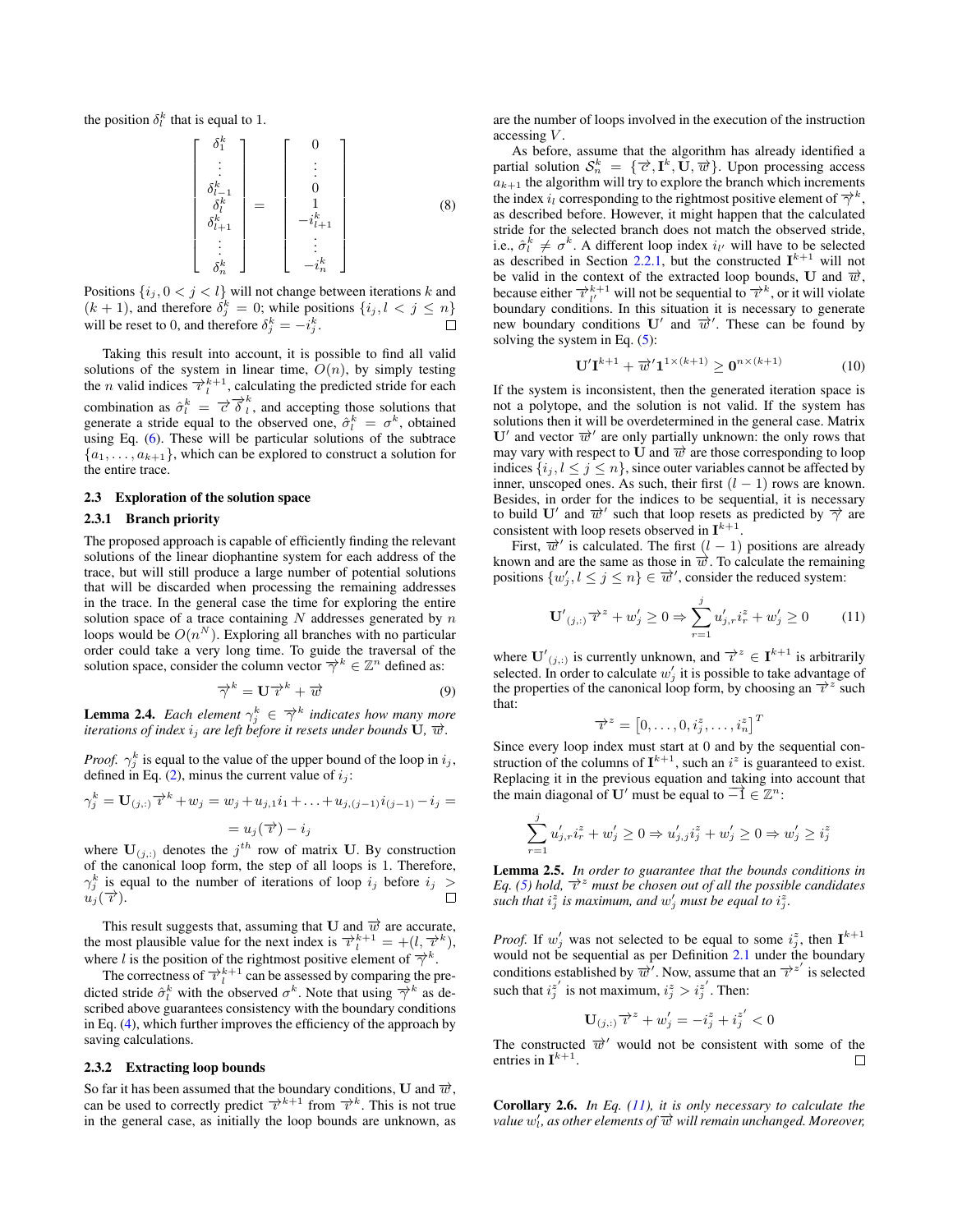$w'_{l}$  will only change if  $(\forall j, 0 < j < l, i^{k+1}_j = 0)$  and, in that case,  $w'_{l} = i_{l}^{k+1}$ .

$$
\overrightarrow{w}'=\begin{bmatrix}w_1,\ldots,w_{l-1},\bm{w'_{l}},w_{l+1},\ldots,w_{l}\end{bmatrix}^T
$$

*Proof.* If  $\{w'_j, l < j \leq n\}$  can be calculated exclusively selecting vectors in the shape of  $\overrightarrow{v}^z$  as per Lemma [2.5,](#page-3-2) then index  $\overrightarrow{v}_l^{k+1}$  =  $+(l, \vec{\tau}^k)$  is not a feasible selection for  $\vec{\tau}^z$  when calculating  $w'_j$ , since  $i_l^{k+1} > 0$  by definition of the + operation. Therefore,  $w_j'$ will be equal to the one calculated for the previous step of the algorithm using  $I^k$ . Using the same reasoning, if  $(\exists j, 0 \lt j \lt k)$  $l, i_j^{k+1} \neq 0$ ), index  $\overrightarrow{v}_l^{k+1}$  is not a feasible selection for calculating  $w'$ . Otherwise, and by definition of the + operation and index sequentiality,  $i_l^{k+1} = i_l^z$  will be maximum.

Using this result, the calculation of  $\vec{w}'$  becomes  $O(1)$ . Once  $\overrightarrow{w}$  is calculated, the unknown rows  $\{ \mathbf{U'}_{(j,:)}, l \leq j \leq n \}$  can be calculated by reducing the original system in Eq. [\(10\)](#page-3-3) to  $(n-l+1)$ equation systems of the form:

$$
\mathbf{U}'_{(j,:)}\mathbf{i}^z + w'_j \mathbf{1}^{1 \times n} = \mathbf{0}^{1 \times n}
$$

where  $\mathbf{i}^z \in \mathbb{Z}^{n \times n}$  is a full rank matrix of columns extracted from  $I^{k+1}$ . As established in Lemma [2.5,](#page-3-2) it is necessary to choose  $\mathbf{i}^z = \{\vec{\tau}_1^z, \ldots, \vec{\tau}_n^z\}$  such that each of its columns represents an iteration where index  $i_j$  is maximum for a specific combination of indices  $(i_0, \ldots, i_{j-1})$ . Note that the inequality in Eq. [\(10\)](#page-3-3) has been changed to ensure that  $\gamma_j = u_j(\vec{\tau}) = 0$  will hold for each of the selected iterations, guaranteeing index consistency.

In order to efficiently solve these systems, two optimizations can be considered. First, since  $U'$  must be a lower triangular matrix with known main diagonal, the previous system can be reduced to:

$$
\mathbf{U}'_{(j,1:j)}\mathbf{i}^{z}_{(1:j,1:j-1)} + w'_{j}\mathbf{1}^{1\times(j-1)} = \mathbf{0}^{1\times(j-1)}
$$
(12)

where  $\mathbf{U}'_{(j,1:j)} \in \mathbb{Z}^{1 \times j}$  denotes the first j entries of the  $j^{th}$  row of U', and  $\mathbf{i}_{(1:j,1:j-1)}^z \in \mathbb{Z}^{j \times (j-1)}$  denotes the first  $(j-1)$  entries in the first j rows of matrix i<sup>2</sup>. Only  $(j-1)$  indexes are needed, as that is the number of unknowns in the  $j<sup>th</sup>$  row of U'. Second, note that any full rank matrix can be extracted from  $I^{k+1}$  to build  $i^z$  as long as the selected columns are iterations where index  $i_j$  is maximum. By taking advantage of the canonical loop form, this means that it is always possible to build  $i^z$  as a triangular matrix, and solve the system in linear time  $O(j)$ . By applying both optimizations the calculation of U' becomes  $O(n^2)$ .

#### <span id="page-4-0"></span>2.3.3 Extracting the coefficients of loop indices

Once again, assume that the algorithm has found a partial solution  $S_n^k = \{ \vec{\tau}, \mathbf{I}^k, \mathbf{U}, \vec{\omega} \}$ . If no valid  $\{ \vec{\tau}_l^{k+1} = +(\hat{l}, \vec{\tau}^k), 0 < \vec{\omega} \}$  $l \leq n$  can be built using the methods described in Sections [2.3.1](#page-3-4) and [2.3.2](#page-3-5) it may be caused by a loop index increasing in access  $(k+1)$  which had not appeared before. This can cause  $\sigma^k$  to be unrepresentable either as a linear combination of the currently known coefficients in  $\vec{\epsilon}$ , or as a set of sequential indices  $\mathbf{I}^{k+1}$ . Assuming that the first  $k$  accesses have been correctly recognized, it is possible to generate a valid partial solution  $\mathcal{S}_{n+1}^{k+1}$  from  $\mathcal{S}_n^k$  by enlarging the dimensionality of the current solution components. There are  $(n + 1)$  potential solutions that need to be explored, as shown in the right half of Figure [1,](#page-2-0) one for each insertion position of the newly discovered index. The most common situation, particularly for large values of  $k$ , is that newly discovered loops are outer than the previously known ones. In any case, given an insertion point  $(p, 0 \le p \le n)$  for the new loop index  $i_p$ , the set of indices

 $\mathbf{I}^{k+1} \in \mathbb{Z}^{(n+1)\times (k+1)}$  is generated as follows:

$$
\mathbf{I}^{k+1} = \left[\begin{array}{c} \mathbf{I}^k_{(1:p,:)} \\ \mathbf{0}^{1 \times k} \\ \mathbf{I}^k_{(p+1:n,:)} \end{array} \middle| \begin{array}{c} \overrightarrow{v}^{k+1} \\ \overrightarrow{v}^{k+1} \end{array} \right]
$$

where a 0 in position p has been added to each index  $\vec{\tau} \in \mathbf{I}^k$ , and a new column  $\vec{\tau}^{k+1} = \lambda (p, \vec{\tau}^k)$  has been added to the matrix. The coefficient  $c_p'$  associated to the new loop index can be derived from Eq. [\(7\)](#page-2-5):

$$
\overrightarrow{c}(\overrightarrow{t}^{k+1} - \overrightarrow{t}^k) = \sigma^k \Rightarrow
$$
\n
$$
c_1, \dots, c_p, c'_p, c_{p+1}, \dots, c_n] \begin{bmatrix} 0 \\ \vdots \\ 0 \\ -i_p^k \\ \vdots \\ -i_n^k \end{bmatrix} = \sigma^k \Rightarrow
$$
\n
$$
c'_p = \sigma^k + \sum_{r=p+1}^n i_r^k c_r
$$

After calculating the new  $\vec{\tau}$ , U and  $\vec{w}$  are updated as described in Section [2.3.2](#page-3-5) to reflect any new information available. If no solution is found for the boundary conditions then this branch is discarded.

Note that there must be a practical limit to the maximum acceptable solution size, as in the general case any trace  $\{a_1, \ldots, a_N\}$ can be generated using at most  $N$  affine nested loops. For this reason, the solution space should be traversed in a breadth-first fashion, to ensure that a minimal solution, in terms of number of generated nested loops, is reached.

#### 2.3.4 Starting the exploration

-

In the previous sections it has been discussed how to constructively build a solution for the subtrace  $\{a_1, \ldots, a_{k+1}\}\$  assuming that the solution for  $\{a_1, \ldots, a_k\}$  is known. The first partial solution  $\mathcal{S}^2_1$  for  ${a_1, a_2}$  is built as:

• 
$$
\vec{\mathbf{c}} = [\sigma^1]
$$
    •  $\mathbf{I}^2 = [\vec{\tau}^1 | \vec{\tau}^2] = [0, 1]$     •  $\vec{\mathbf{w}} = [1]$ 

It can be proven that this represents the only feasible solution for the subtrace  $\{a_1, a_2\}$ . The exploration engine can then begin working, gradually increasing the size of the partial solution, until it reaches a solution for the entire trace  $\vec{\alpha}$ , or it discards the root of the solution space,  $S_1^2$ , in which case  $\vec{\sigma}$  cannot be generated by an affine loop.

#### 2.4 Algorithm

Algorithm [1](#page-5-1) presents the pseudocode of the Extract() function which implements the proposed approach. The recursive solution is not practical for a real implementation, but clearly illustrates the idea. The function that calculates new loop insertions described in Section  $2.3.3$  has been encapsulated into a  $G_{\text{row}}(x)$ function, shown in Algorithm [2.](#page-5-2) The extraction starts by calling Extract () with the initial  $S_1^2$  defined in the previous section. In the worst case, when no access can be predicted using  $\overrightarrow{\gamma}$ , the algorithm uses the brute force approach  $(O(n^N))$ . In the best case every access is predicted by  $\overrightarrow{\gamma}$  (O(N)).

Note that this reconstruction method does not regenerate the constant term  $c_0$  in Eq. [\(1\)](#page-1-1), and assumes the base address of the access to be  $V' = a_1$ . This is not a problem for any practical application of the extracted loop information, as the set of accessed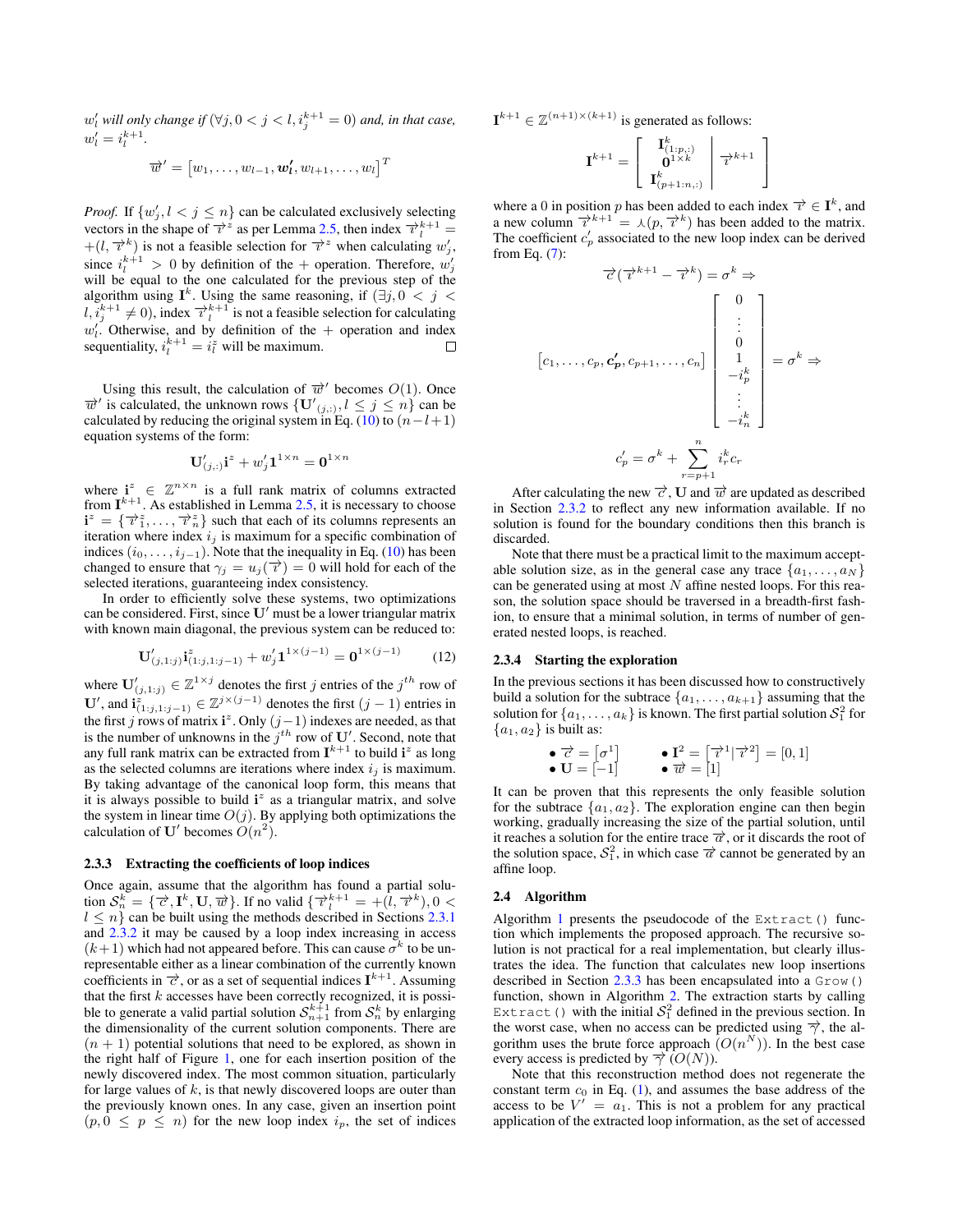points is identical to that of the original, potentially non-canonical loop.

Algorithm 1: Pseudocode of Extract() **Input:** the execution trace,  $\overrightarrow{a}$ , and a partial solution  $S = \{\vec{\sigma}, \mathbf{I}, \mathbf{U}, \vec{\omega}\}\$ Output: a global solution or  $None$  if no solution found 1  $k = \text{\#columns of I};$ 2 while  $k < len(\overrightarrow{a}) - 1$  do 3  $\sigma = a_{k+1} - a_k$ ; // Try to use  $\overrightarrow{\gamma}$  (§[2.3.1\)](#page-3-4)  $\begin{array}{ll} \texttt{4} & \quad \text{\textcolor{red}{\text{calculated}}} \ \overrightarrow{\gamma} = U \overrightarrow{v}^k + \overrightarrow{w}; \end{array}$ s calculate predicted stride  $\hat{\sigma}_l = \vec{c} \vec{\delta}_l$ ; 6 if  $\hat{\sigma}_l = \sigma$  then  $\mathbf{I} = [\mathbf{I}] + (l, \overrightarrow{v}^k)];$  $8 \mid k = k+1$ ; 9 continue; <sup>10</sup> end // Brute force approach (§[2.2.1\)](#page-2-8) <sup>11</sup> for *x=*n *down to* 1 do 12 calculate  $\hat{\sigma}_x = \vec{\sigma} \vec{\delta}_x$ ; 13 if  $\hat{\sigma}_x = \sigma$  then 14  $|\mathbf{I}' = [\mathbf{I}] + (x, \overline{x}^k)$ ; 15  $| \t{U', \overrightarrow{w}'}|$  = update bounds; // §[2.3.2](#page-3-5) 16 **if**  $\{\vec{\tau}, \vec{\mu}', \vec{\mu}'\}$  *is linear* then 17  $\vert$   $\vert$   $\vert$   $\vert$   $\vert$   $\delta$  $\mathcal{O}' = Extract(\lbrace \overrightarrow{c}, \mathbf{I}', \mathbf{U}', \overrightarrow{w}' \rbrace, \overrightarrow{\alpha});$ 18 if  $S' \neq None$  then return  $S'$ ;  $19$  end 20 **end** <sup>21</sup> end // Add loop (§[2.3.3\)](#page-4-0) <sup>22</sup> for *x=*0 *to* n do 23  $\vert S' = Extract(Grow(S, x), \overrightarrow{a});$ 24 if  $\mathcal{S}'\neq None$  then return  $\mathcal{S}'$ ;  $25$  end  $26$  return None; <sup>27</sup> end

<span id="page-5-1"></span>Algorithm 2: Pseudocode of  $G_{\text{row}}$  ()  $(\S2.3.3)$  $(\S2.3.3)$ **Input:** the partial solution  $S = \{\vec{\tau}, I, U, \vec{w}\}\$ , and the insertion point  $x$ **Output:** modified partial solution with a new loop in position  $x$ , or  $None$  if the insertion point generates a nonlinear solution // Insert a new row and column in **U**<br>  $\begin{bmatrix} \mathbf{U}_{(1:T,1:T)} & \mathbf{0}^{x \times 1} & \mathbf{U}_{(1:T-1)} \end{bmatrix}$  $1 U =$  $\sqrt{ }$  $\begin{bmatrix} 0 & \dots & 0 \\ \dots & 0 & \dots & 0 \end{bmatrix}$   $\begin{bmatrix} -1 \\ \dots & \dots & 0 \end{bmatrix}$   $\begin{bmatrix} 0 & \dots & 0 \\ \dots & \dots & 0 \end{bmatrix}$  ${\bf U}_{(1:x,1:x)\atop \hphantom{(1:x,1:x)} 0\ldots 0}$  ${\rm U}_{(1:x,x+1:n)}\atop{0\ldots 0}$  ${\bf U}_{(x+1:n,1:x)}\parallel{\bf 0}^{(n-x)\times 1}\parallel {\bf U}_{(x+1:n,x+1:n)}\parallel$ 1  $\left| \cdot \right|$ // Insert a new element in  $\overrightarrow{w}$  $\vec{w} = [\vec{w}_{(1:x)}|0|\vec{w}_{(x+1:n)}];$ // Insert new index into I  $3 I =$  $\sqrt{ }$  $\overline{1}$  $\begin{array}{c} \mathbf{I}_{(1:x,:)} \\ 0 \dots 0 \end{array}$  $\begin{array}{ccc} 0 & \ldots & 0 \\ 0 & \ldots & 0 \end{array}$   $\downarrow$   $(x, \overrightarrow{x}^k)$  $\mathbf{I}_{(x+1:n,:)}$ 1  $\vert$ 4 update bounds U and  $\vec{w}$ ;  $\vec{\sigma} = [\vec{\sigma}_{(1:x)}|c_x|\vec{\sigma}_{(x+1:n)}];$ 6 if  $\{\vec{\sigma}, I, U, \vec{w}\}$  *is not linear* then return None; 7 return  $\{\vec{\tau}, \mathbf{I}, \mathbf{U}, \vec{\mathbf{w}}\}$ ;

# <span id="page-5-2"></span><span id="page-5-0"></span>3. Experimental Evaluation

The proposed algorithm has been implemented in Python and used to extract codes for different affine kernels. Each execution was



<span id="page-5-4"></span>Figure 2. Reconstruction times (upper axis) and trace sizes (lower axis) for the PolyBench/C benchmarks, ordered by trace size. Axes are logarithmic. Since the subtraces of a kernel are independent they can be reconstructed in parallel, achieving an average speedup of 5.6x.

performed on an Intel Xeon E5-2660 Sandy Bridge 2.20 Ghz node, with 64 GB of RAM. The reconstruction algorithm was run with traces generated by the PolyBench/C 3.2 suite [\[20\]](#page-7-7). It includes 30 applications from domains such as linear algebra, stencil codes and data mining, out of which 28 were selected. The target was the traces generated by the kernels<sup>[4](#page-5-3)</sup> of these applications. These were split into the subtraces generated by their different instructions and stored in memory before being processed. The "standard" problem size was used, generating traces ranging from 6 million references for jacobi-1D (150 MB in disk) to 12.9 billion references for 3mm (270 GB).

Figure [2](#page-5-4) shows trace sizes and processing times. These largely depend on the number of reconstructed loops, as well as on which of the loops iterate the most. The most efficient reconstruction is achieved for jacobi-1D, a stencil computation which only accesses small 1-dimensional arrays. Two loops generate all traces, but the outer one iterates only once per each 10.000 iterations of the inner one. As a result, the reconstruction process can be largely streamlined: the trace contains blocks of 10.000 elements separated by the same stride, which can be recognized in a single step using  $\overrightarrow{\gamma}$  as a predictor. Its 6 million accesses are sequentially processed in 0.2 seconds. On the opposite end, dynprog, which emits 858 million references, is the one processed at the slowest rate. It features a 4-level loop nest where the largest block of singlestrided accesses contains only 48 references. As such, the number of decision steps taken by the algorithm is much larger. While in the slowest case the engine is capable of processing 180.000

<span id="page-5-3"></span><sup>4</sup> These are the parts marked with scop pragmas in PolyBench/C and represent the vast majority of the accesses issued by the entire program.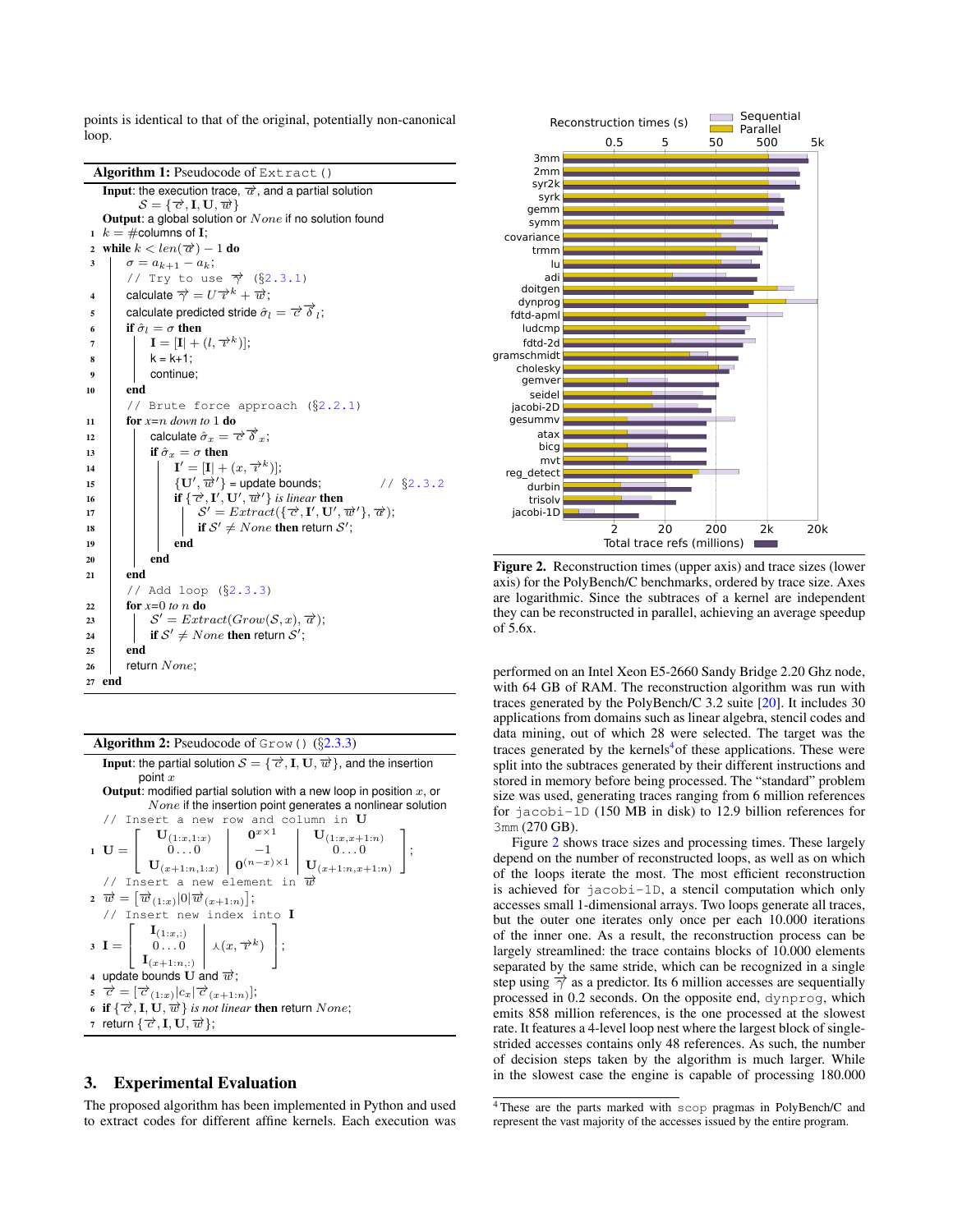| Trace %     |                           | Trace % | Trace                   | %           | Trace                   | $\%$       |
|-------------|---------------------------|---------|-------------------------|-------------|-------------------------|------------|
| 3mm 0.02    | trmm                      | 0.00    | fdtd-2d                 | 0.01        |                         | atax 25.00 |
| $2mm$ 0.04  | - lu                      | 0.11    | grams.                  | 0.58        |                         | bicg 25.00 |
| syr2k 0.02  | adi                       | 0.01    | chol.                   | 0.58        |                         | mvt 12.50  |
|             | syrk 0.05 doit. 0.58      |         |                         | gemv. 21.43 | reg_d. 2.07             |            |
| $qemm$ 0.05 | dynp.                     | 0.00    | seidel 0.00             |             | durbin                  | 100        |
|             | symm 0.13   fdtd-a. 24.21 |         |                         |             | $iac-2D$ 0.00   trisolv | 100        |
|             | covar. 0.37   lud. 0.66   |         | gesum. $25.01$   jac-1D |             |                         | 100        |

<span id="page-6-1"></span>**Table 1.** Percentage of trace reconstructed after 48h without  $\overrightarrow{\gamma}$ prediction.

| Trace %    |             |                            | Trace %     | Trace %                     |             | Trace                        | %          |
|------------|-------------|----------------------------|-------------|-----------------------------|-------------|------------------------------|------------|
|            | 3mm 99.85   |                            |             | trmm 99.97   fdtd-2d 98.00  |             |                              | atax 74.96 |
|            | 2mm 99.84   |                            | lu 99.71    | grams. $99.61$              |             |                              | bica 74.96 |
|            | syr2k 99.85 |                            | adi 98.00 l | chol. 99.99                 |             | mvt 87.46                    |            |
|            | syrk 99.83  | doit. 98.83                |             |                             | gemy. 78.53 | reg_d. 99.78                 |            |
| qemm 99.83 |             |                            | dynp. 99.98 |                             |             | seidel 95.00 durbin 99.88    |            |
|            |             | symm 99.80   fdtd-a. 75.62 |             |                             |             | jac-2D 95.00   trisolv 99.89 |            |
|            |             | covar. 99.70   lud. 99.99  |             | gesum. 74.95   jac-1D 99.00 |             |                              |            |

<span id="page-6-2"></span>**Table 2.** Percentage of trace accesses predicted by  $\overrightarrow{\gamma}$ .

references/second, in the fastest one this goes up to 30 million (167x faster).

A second set of experiments was run deactivating  $\overrightarrow{\gamma}$  prediction. The engine must explore all potentially correct branches as indicated in Section [2.2.1.](#page-2-8) All subtraces were processed in parallel. The recognition was run for 48 hours, at which point unreconstructed subtraces were considered intractable for practical purposes. Table [1](#page-6-1) summarizes the results. For most codes only the smallest subtraces were recognized, accounting for less than 1% of the total trace. fdtd-apml, gemver, gesummv, atax, bicg, and mvt contain large single-strided subtraces, which are recognized as a single block. durbin and trisolv have subtraces of 8 million references, each of which is reconstructed in 47 hours. jacobi-1d has subtraces of 1 million references.

The usability of the engine as an online predictor was also evaluated. Table [2](#page-6-2) shows the percentage of predicted accesses. For most applications,  $\overrightarrow{\gamma}$  predicted above 95% of the issued references. Exceptions are, again, fdtd-apml, gemver, gesummv, atax, bicg, and mvt. Note how their numbers are almost complementary to those in Table [1.](#page-6-1) The reason is that most unpredicted accesses were issued by single-strided references. These are not handled by  $\overrightarrow{\gamma}$  since it cannot operate before  $\overrightarrow{w}$  is calculated, and this will never happen for 1-level loops, which generate the types of traces that are tractable by the algorithm without  $\overrightarrow{\gamma}$  guidance. However, these references are trivially predicted by single-stride prefetching techniques [\[21\]](#page-7-8). A simple heuristic for predicting this type of references is to consider that when  $\overrightarrow{\gamma}$  is not yet operational, by default the outermost discovered loop will iterate. The use of this heuristic increases prediction rate above 99% for all codes.

Regarding memory requirements, the exploration engine needs to store, at least,  $\vec{\tau}$ ,  $\vec{w}$ ,  $\vec{U}$ , and selected indices of  $\vec{I}^5$  $\vec{I}^5$ . In addition to these, some memory is consumed by backtracking points used to efficiently implement the recursivity in Algorithm [1.](#page-5-1) Total memory requirements for subtraces in our experimental set-up vary between 48 bytes and 60 KB.

## <span id="page-6-0"></span>4. Related Work and Applications

Not many works, to the best of the authors' knowledge, have explored the reconstruction of loop codes from memory access

traces. Most of them have done it as a means to pursue a particular optimization. This section organizes related work according to their ultimate goal, also discussing potential applications of the proposed exploration engine.

[\[8\]](#page-7-9) characterized program behavior using polynomial piecewise periodic and linear interpolations separated into adjacent program phases to reduce function complexity. The model can be recursively applied, interpreting coefficients of the periodic interpolation as traces in themselves. [\[7\]](#page-7-10) introduced polyhedra to graphically represent the program memory behavior (including cache misses) and facilitate its understanding. [\[14\]](#page-7-11) proposed a method for trace prediction and compression based on representing memory traces as sequences of nested loops with affine bounds and subscripts. It uses a stack of terms. When a new term is pushed, it searches for a triplet of terms that can be rewritten as a loop.

On the topic of trace compression, [\[17\]](#page-7-12) proposed whole program paths (WPP), a compressed directed acyclic path trace format. [\[22\]](#page-7-13) developed a compaction technique for WPPs by eliminating redundant path traces and organizing trace information according to a dynamic call graph. [\[5\]](#page-7-14) proposed VPC, a family of four compression algorithms that employ value predictors to compress extended program traces. These include PCs, contents of registers, or values on a bus.

One potential use of the exploration engine is cache prefetching. To improve on the one block lookahead scheme [\[21\]](#page-7-8), [\[2\]](#page-7-15) use a prediction table and lookahead program counter to preload regular accesses which correctly predict the stride of the innermost loop. [\[11\]](#page-7-16) propose a prefetcher capable of supporting up to four distinct strides. In contrast, our approach is capable of supporting an unlimited amount of strides, as well as variable trip counts. However, hardware prefetching using loop reconstruction requires memories to store at least the values of U and  $\vec{w}$  for each loop, as well as  $\vec{c}$ for each access instruction. The size of these memories depends on the maximum nesting level supported.

Trace-based code reconstruction is also useful for automatic parallelization. [\[10\]](#page-7-17) use dynamic data dependence graphs derived from sequential execution traces to identify vectorization opportunities. [\[12\]](#page-7-18) proposed a dynamic mechanism for detecting data dependences using interpolated linear functions to approximate observed memory accesses to guide speculative parallelization. Similar systems can be constructed using the proposed exploration engine, capable of analyzing dependences without the need for compiler support.

Some authors have approached the problem of designing ad hoc memory hierarchies for embedded applications. [\[6\]](#page-7-19) proposed a compiler-based methodology to derive optimal memory regions and associated data allocation. [\[1\]](#page-7-20) use a trace-based method that analyzes the access histogram to determine which memory regions to allocate to scratchpad memory [\[3\]](#page-7-21). Our trace-based reconstruction approach can be employed to design custom memory hierarchies without access to the source code. This is particularly interesting for IP cores, commonly included in embedded devices. It can also be employed to drive scratchpad allocation managers.

# 5. Concluding Remarks

This work has explored the reconstruction of affine loop codes from their memory traces, focusing on one instruction at a time. This problem has applications in trace compression, memory management and design, dynamic parallelization, or program analysis. The problem has been formulated as the exploration of a tree-like solution space, in which each node represents a point in the iteration space of the loop. The mathematical relationship amongst the nodes has been established, and the system of equations that governs the trace-based reconstruction of the code has been defined. Afterwards, methods for efficient traversal of this solution space

<span id="page-6-3"></span><sup>&</sup>lt;sup>5</sup> These are used when recalculating  $\vec{w}$  and **U** (see §[2.3.2\)](#page-3-5). It is not necessary to store the entire matrix I if memory requirements are to be optimized.